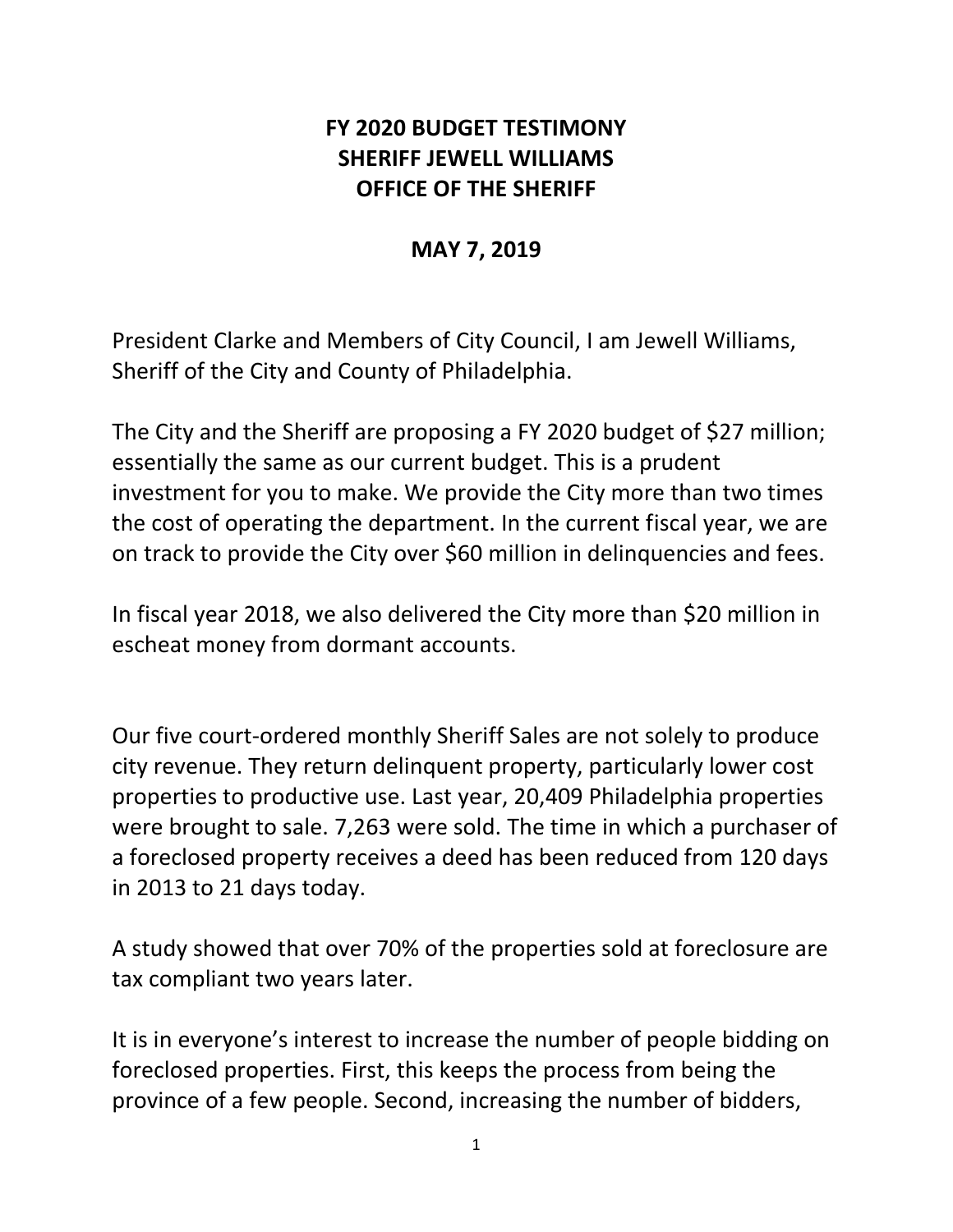increases the prices paid and the revenue to the City. Third, higher sale prices the better the opportunity to give excess sales revenue to those who lost their property to foreclosure. In 2018 we distributed \$3.7 million in excess proceeds to 132 people who lost their property. Since taking office in 2012, we have paid out over \$18 million in excess proceeds to people who lost their property.

To increase participation in our sales we hold thirty-six free "how to buy" seminars in both English and Spanish. Last year we also held our first Asian languages seminar employing five interpreters. Over 300 citizens attended. We advertise each property with maps, data, and photos on our website. We had 180,000 unique visitors to our website last year.

Our primary job is to protect Philadelphia's court system. We now guard nine court facilities and have increased patrol duties in City Hall.

Over 71,900 prisoners were transported between area jails and courts. Another 1,196 trips were made transporting prisoners to Philadelphia from across the Country.

Our warrant unit arrested over 4,300 felons and served over 8,500 warrants.

In seven years, we have not had anyone escape while in our custody.

Due to the high number of vacancies in our Deputy Sheriff Officer ranks our biggest challenge is managing our Class 100 funds.

Of 294 budgeted positions we have had as many as fifty vacancies. Because we have no discretion to what Courts to secure, or prisoners to transport, we must rely on overtime until the vacancies are filled. In addition, each year we are asked to guard more courts and take on new